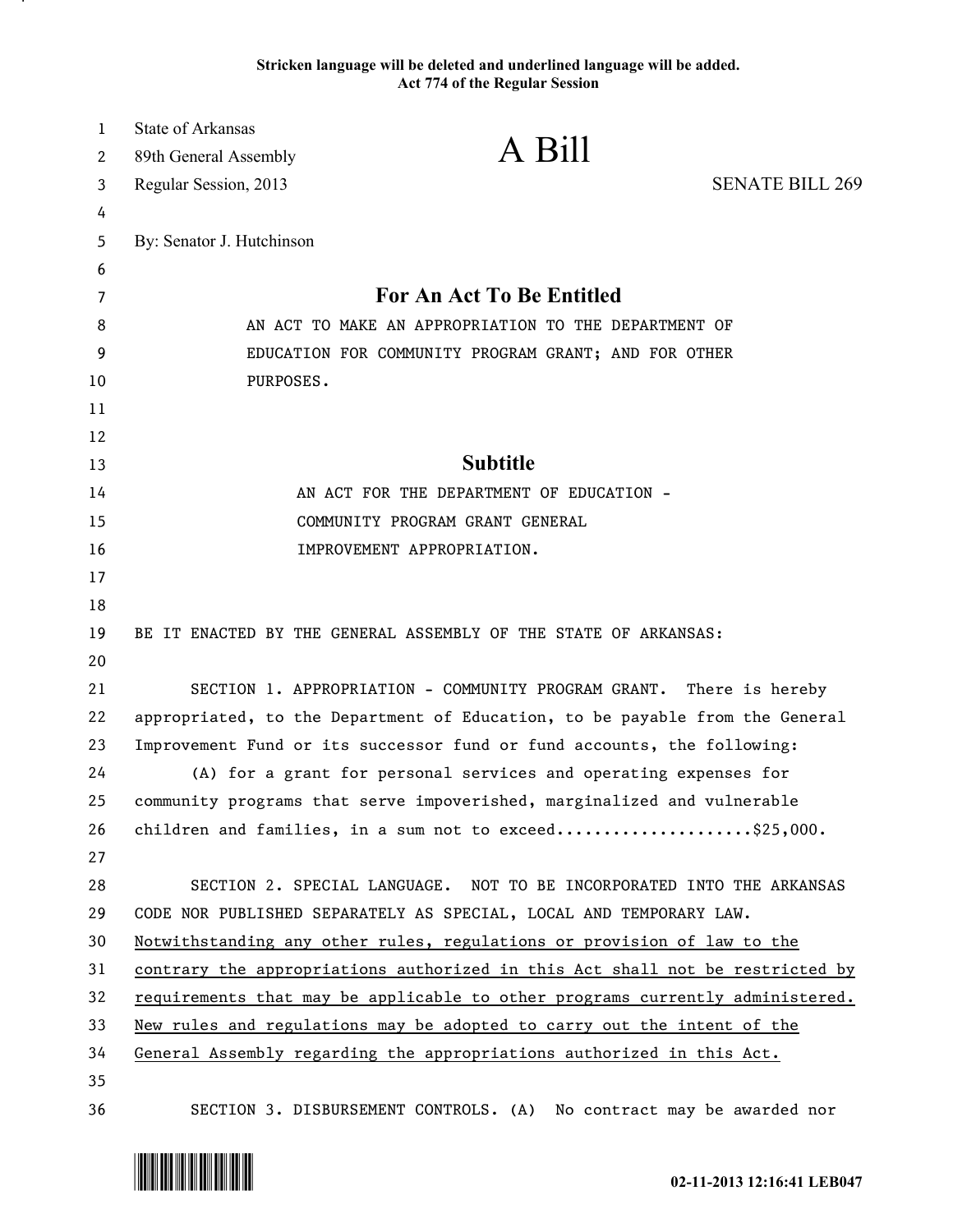obligations otherwise incurred in relation to the project or projects described herein in excess of the State Treasury funds actually available therefor as provided by law. Provided, however, that institutions and agencies listed herein shall have the authority to accept and use grants and donations including Federal funds, and to use its unobligated cash income or funds, or both available to it, for the purpose of supplementing the State Treasury funds for financing the entire costs of the project or projects enumerated herein. Provided further, that the appropriations and funds otherwise provided by the General Assembly for Maintenance and General Operations of the agency or institutions receiving appropriation herein shall not be used for any of the purposes as appropriated in this act. (B) The restrictions of any applicable provisions of the State Purchasing Law, the General Accounting and Budgetary Procedures Law, the Revenue Stabilization Law and any other applicable fiscal control laws of this State and regulations promulgated by the Department of Finance and Administration, as authorized by law, shall be strictly complied with in disbursement of any funds provided by this act unless specifically provided otherwise by law. 

 SECTION 4. LEGISLATIVE INTENT. It is the intent of the General Assembly that any funds disbursed under the authority of the appropriations contained in this act shall be in compliance with the stated reasons for which this act was adopted, as evidenced by the Agency Requests, Executive Recommendations and Legislative Recommendations contained in the budget manuals prepared by the Department of Finance and Administration, letters, or summarized oral testimony in the official minutes of the Arkansas Legislative Council or Joint Budget Committee which relate to its passage and adoption. 

 SECTION 5. EMERGENCY CLAUSE. It is found and determined by the General Assembly, that the Constitution of the State of Arkansas prohibits the appropriation of funds for more than a one (1) year period; that the effectiveness of this Act on July 1, 2013 is essential to the operation of the agency for which the appropriations in this Act are provided, and that in the event of an extension of the legislative session, the delay in the effective date of this Act beyond July 1, 2013 could work irreparable harm upon the proper administration and provision of essential governmental programs. Therefore, an emergency is hereby declared to exist and this Act

02-11-2013 12:16:41 LEB047